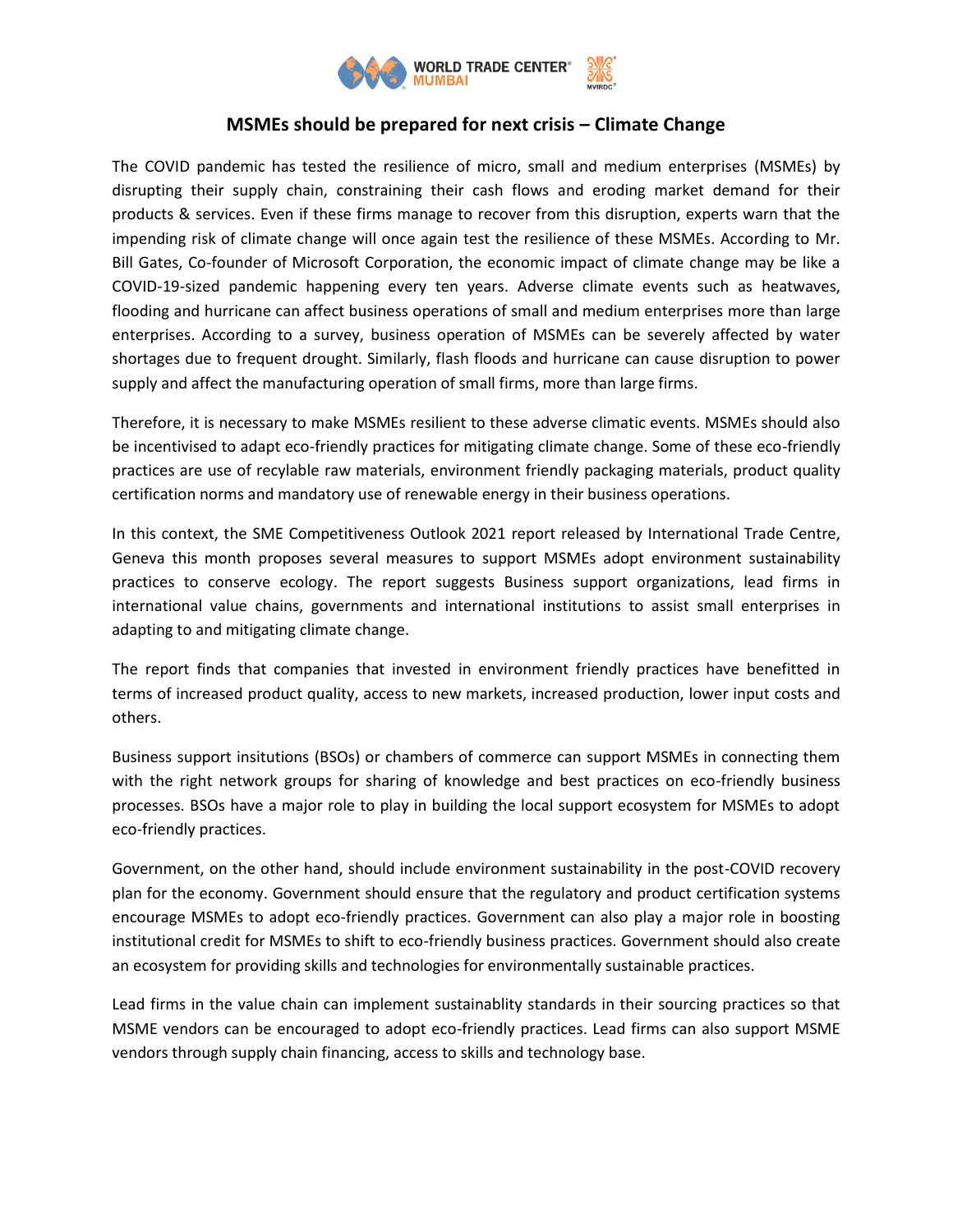

International organisations such as World Bank, ITC and UNCTAD can include sustainability in their development plan, provide a platform for sharing information and best practices, offer tailored financial solutions for MSMEs to shift to green technologies.

The General Assembly of the United Nations declared June 27 every year as the International MSME Day to create awareness about the contribution of small enterprises to sustainable development and global economy.

Considering the importance of adopting environmentally sustainable business practices, the theme of the current year's International MSME Day has been chosen as "MSME: Key to an Inclusive and Sustainable Recovery." To mark this ocassion, United Nation will be hosting a series of events to discuss how MSMEs can be supported to ensure an equitable and sustainable post-COVID-19 recovery. It is the collective responsbility of governments, business support organisations and multilateral institutions to support MSMEs in adopting climate smart business practices.

## **Notifications**

## **PIB**

'Made in India' Oxygen Enrichment Technology

<https://www.pib.gov.in/PressReleasePage.aspx?PRID=1730720>

India's renewable energy capacity grows over two and a half times in 6 years

<https://www.pib.gov.in/PressReleasePage.aspx?PRID=1730284>

Government launches e-filing portal of Income Tax Appellate Tribunal

<https://www.pib.gov.in/PressReleasePage.aspx?PRID=1730394>

Government extends timelines for compliance

<https://www.pib.gov.in/PressReleasePage.aspx?PRID=1730355>

India exports dragon fruit to Dubai

<https://www.pib.gov.in/PressReleasePage.aspx?PRID=1730536>

Free Trade and Warehousing Zone (FTWZ) to be set up in Visakhapatnam

<https://www.pib.gov.in/PressReleasePage.aspx?PRID=1730554>